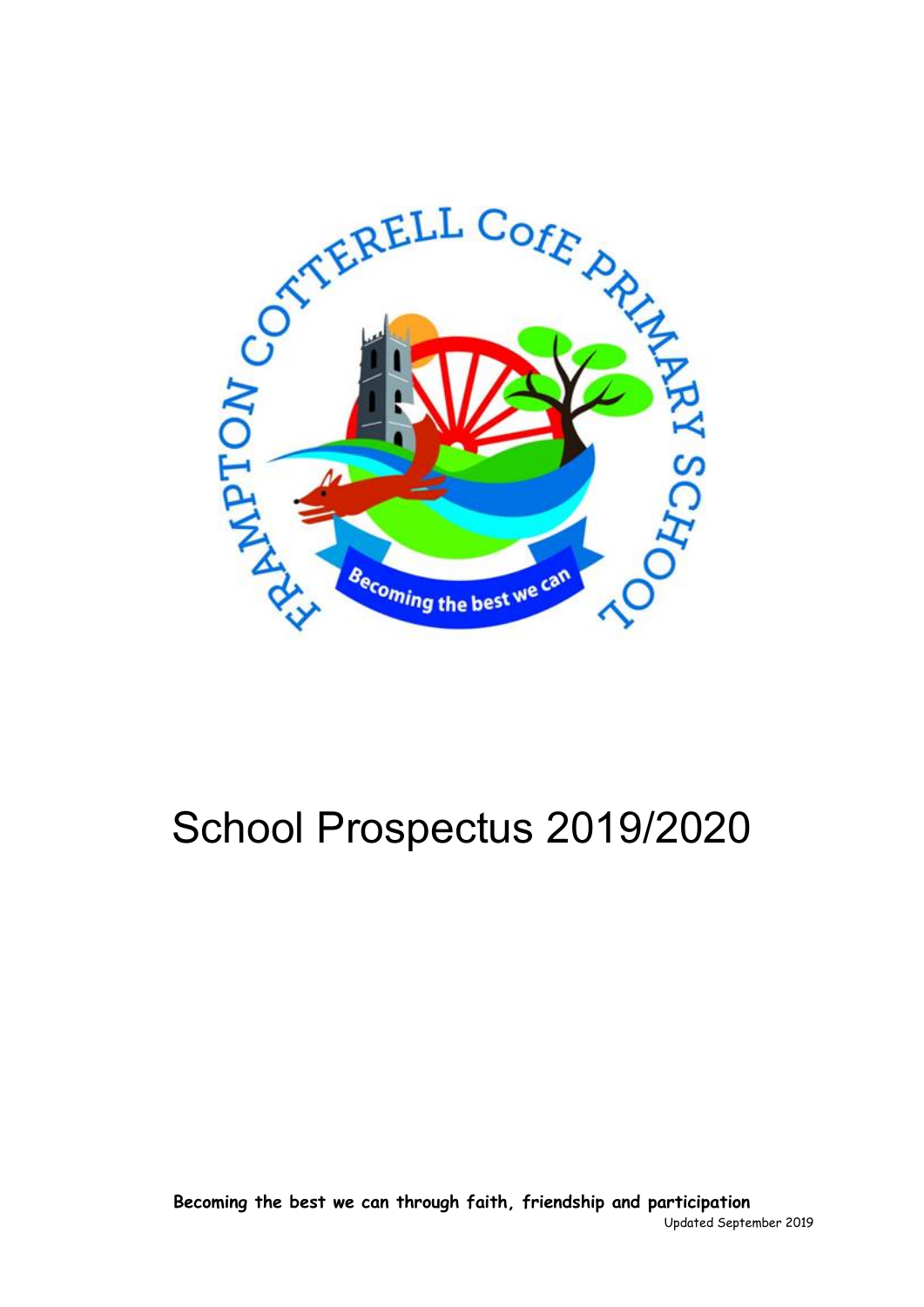# **Our Vision**

- \* Our school is underpinned by Christian values. We aim to work with parents, church and community to help each child flourish in all aspects of their lifelong development.
- \* We are an inclusive school, valuing and respecting everyone equally and unconditionally.
- \* We teach pupils to set high expectations of themselves and show compassion towards others. All members of FCCE behave in a way that upholds these core values.

# **Our aims are for children at FCCE to:**

# **Faith**

- · Show Christian values in their behaviour and attitudes.
- · Grow spiritually and develop their own beliefs.
- · Have strong, positive links with the church.
- · Be honest, know right from wrong and have a strong moral code.
- Respect and welcome people of all beliefs and cultures.
- · Value themselves and others and celebrate individuality.

## **Excellence and Participation**

- Set high expectations and always try their best.
- · Persevere and be willing to take risks and try new things.
- · Develop self-esteem and confidence and take pride in their achievements.
- · Flourish academically, spiritually, creatively, morally, physically and socially.
- · Have a broad and exciting curriculum, making them enthusiastic learners.<br>· Be inquisitive brave and proactive
- Be inquisitive, brave and proactive

## **Friendship**

- Show respect whilst treating everyone as they would like to be treated.
- · Enjoy learning together in school, with their families and in the wider community.
- · See responsibility as an opportunity to contribute positively to the school, local and global community and care for the environment.
- · Have a strong sense of belonging and look for ways to help each other.
- · Be caring, tolerant, forgiving and understanding to all.
- · Develop empathy and compassion.



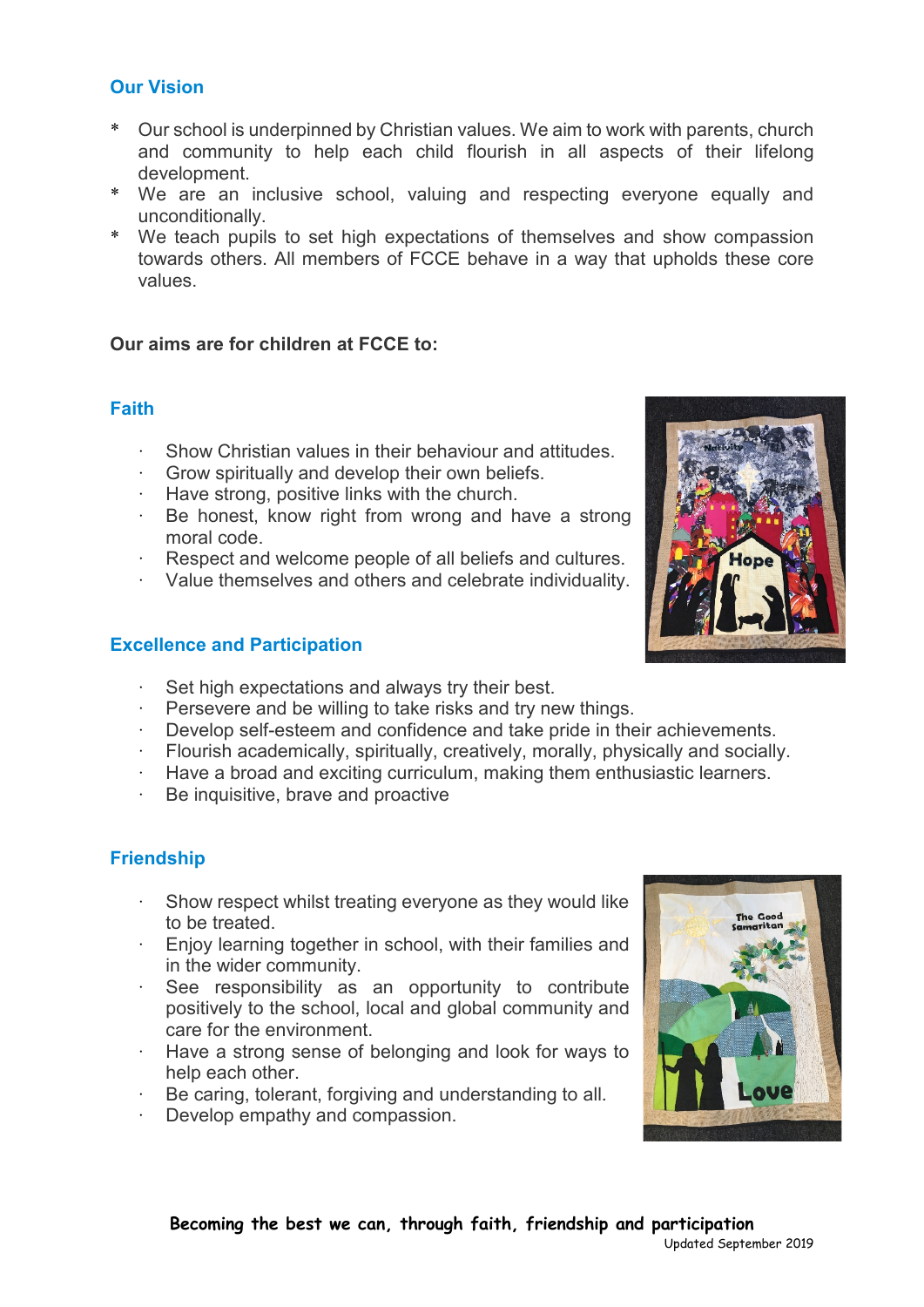## **Characteristics of our School**

As a voluntarily controlled school with a Church of England foundation we have established close, positive links with St. Peter's Church. The Christian ethos of the school nurtures the personal, spiritual, social and moral development of the pupils.

## **OSCARS - Before and After School Club as well as the Holiday Club**

Their aim is to give you the peace of mind that your children will be safe, secure and have lots of fun when they can't be home with you.

OSCARS was established in 1992 and they operate from their own building, the Green Terrapin, at the rear of the school. They care for children from 7.45am – 8.55am and from 3.15pm until 6pm during term time with breakfast being served until 8.15am.

During the holidays and FCCE School In-Service days they are open from 7.45 until 6pm.

Although a waiting list operates for before and after School Club, the Holiday Club is open to any child of primary school age and up to 6months into year 7 and is booked on a first come first served basis. Full, half and School Day sessions are available and there are discounts for siblings.

For further information and to request a waiting list form contact OSCARS direct on 01454 250528 or email them on oscars.fc@outlook.com.

# **Home/School Communication**



Parents and the school work together in close partnership to support children's well-being and learning.

Parents are always welcome to come into school to discuss anything with the class teacher or Head teacher. We operate an 'open door' policy and always aim to accommodate any requests.

Parents' evenings are held in the autumn and spring terms. At the end of each topic parents are invited into a celebration of work. Pupils are given the opportunity to share and discuss their work with their parents. At the beginning of Term 3, 5 & 6, we hold Parent Drop Ins to give parents the opportunity to see their child's assessment grids and the targets they are working on in class. This gives parents information about how they can help support their child's learning at home. In addition to this we run parent workshops throughout the year covering a range of subjects we hope you will find useful. We are very happy to receive suggestions from parents about what they would find helpful. Teachers are always willing to make appointments to meet with parents to discuss any concerns they may have or give up to date information about your child's progress.

Annual reports (including SATs results if applicable) are sent home during the summer term.

We want to ensure that communication is made as easy as possible between school, parents and pupils. Every pupil has a reading record which can be used as a means

**Becoming the best we can through faith, friendship and participation** Updated September 2019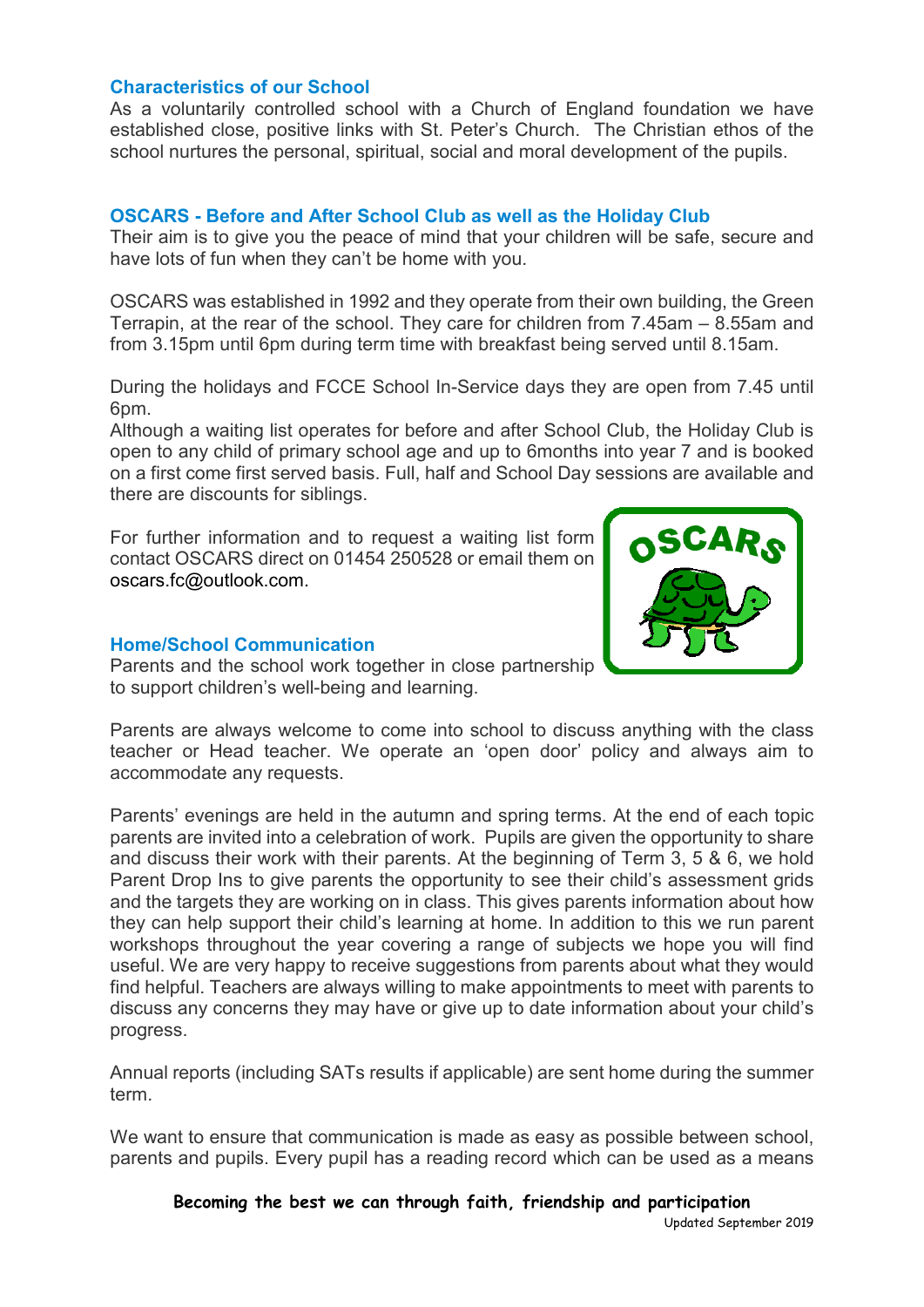of communication between parents and teachers. We regularly consult with parents and pupils on issues affecting school life. Parents also receive a monthly newsletter. Our website keeps parents informed of activities and celebrates our children's achievements. Please look on the class pages to see what your child has been learning recently.

## **Tapestry Online Learning Diaries in Reception Classes**

One very successful way of communicating with school is by reading your child's online learning diary when they are in Class 1 or 2. Your child's teacher will regularly update their tapestry account with pictures, videos and observations. These will help you understand the progress your child is making as well as enable you to further support your child at home. Furthermore, you are able to share learning experiences at home and add your own comments or observations.

## **Friends of FCCE**

All parents are automatically members of the Friends. The Committee members are elected in September each year at the Friends AGM.

The Friends raise a considerable amount of money each year to provide facilities and resources for the children that the school would not otherwise be able to provide. They organise a variety of enjoyable social events, which we urge our parents to support – all the



money they raise directly helps our children and it is a very good way of getting to know other parents in the village. We are indebted to the support we are shown by the Friends and would not be able to provide certain activities or opportunities without their tireless efforts.

#### **Personal Development and Well being**

Our Christian values permeate the whole of school life. We have a positive approach to good behaviour and support children to behave well. Everyone is treated with respect as an individual and pupils are encouraged to care for each other. We celebrate good work, attitudes and behaviour.

We operate a House system where children can earn points for the House; a merit system that earns individual Merit Certificates for achievement and effort (All Stars) and celebrates personal qualities (Golden Book). We also explicitly teach the children how to develop skills to make them successful learners. Children who consistently demonstrate these skills earn the Successful Learner Award once they have completed their successful learner wheel. As well as this, pupils will then create their own learning wheel alongside their teacher so they can continue to work develop their own positive learning behaviours.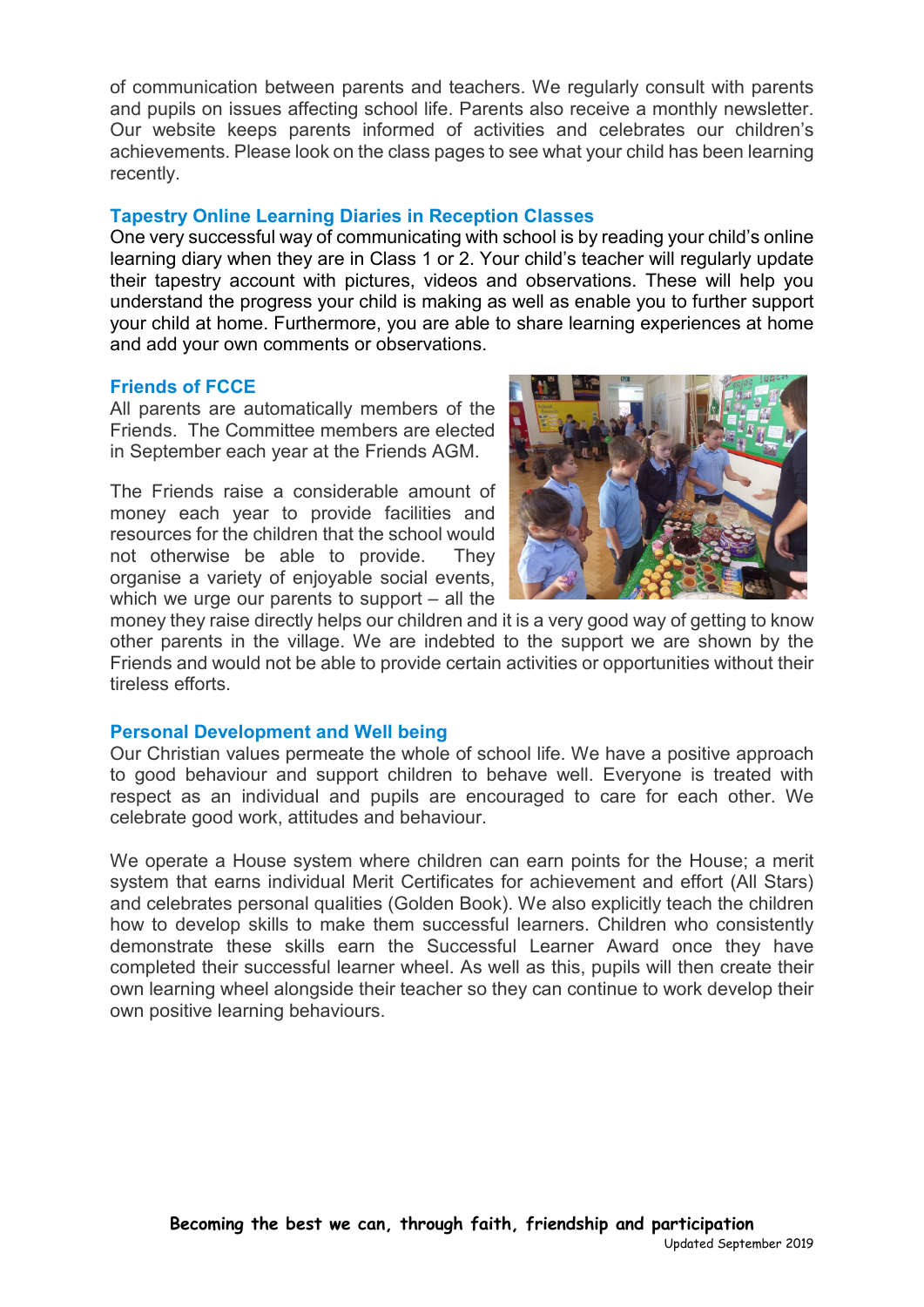## **Safeguarding**

We take our responsibility to keep all children safe extremely seriously. Staff have regular training in child protection and follow procedures and practices to ensure every child is safe. Our Lead Safeguarding Officer is Mr Barnard (Head) and if you have any concerns relating to any area of safeguarding then you should contact him directly.

#### **Child Protection**

In view of the day-to-day contact with individual children, school staff have an important role to play in recognising cases of suspected child abuse. All school staff, both teaching and non-teaching, are instructed to report any suspicions to the Head teacher who is the Designated Safeguarding Lead, and who is required to inform parents/carers and alert the Access and Response team.

Child abuse is a particularly sensitive issue and does evoke, for those involved, particularly parents, strong feelings and emotions. However, parents need to appreciate that school staff are required to report, in line with the procedures, any situation where abuse is suspected, and a member of staff could be deemed to have acted improperly if this were not the case.

Parents may seek advice and guidance from the Education Welfare Officer for the school or contact the Social Services Department direct if necessary.

#### **Security**

All visitors, including parent helpers, are requested to report to the office on arrival, in order to sign in and be issued with a visitor's badge. Visitors are asked to sign out on departure.

If a child has an appointment during the morning or afternoon session then parents should take and return them via the office, so that their arrival or departure can be logged. Any child who is late into school should report to the office to ensure that they are recorded on the class register.

The Key Stage 1 playground gate and the back gate are kept locked between 9 am and 3.10 pm. The gate to the cycle shed is kept locked between these times. During this time entry to school can only be made through the main entrance. The main entrance and the side entrance are fitted with controlled entry systems. All Governors are made aware of any parental concerns regarding security and continually monitor and review the situation in school.



## **Special Needs**

Our provision and support for pupils with Special Educational Needs is a priority. We aim to ensure that all children develop high self-esteem, realise their full potential, acquire the skills and attitudes for independent and community living, and have access to the full curriculum provision. We aim to differentiate work where appropriate and involve parents by holding regular meetings to review their 'Assess Plan Do Review Plans(APDRs) detailing their targets.

Our SENCo, Mrs Knight, works closely with class teachers and teaching assistants to ensure that pupils' needs are met. Early identification is a high priority and a positive approach is always sought to deal with any problems. Details of our special needs

**Becoming the best we can through faith, friendship and participation**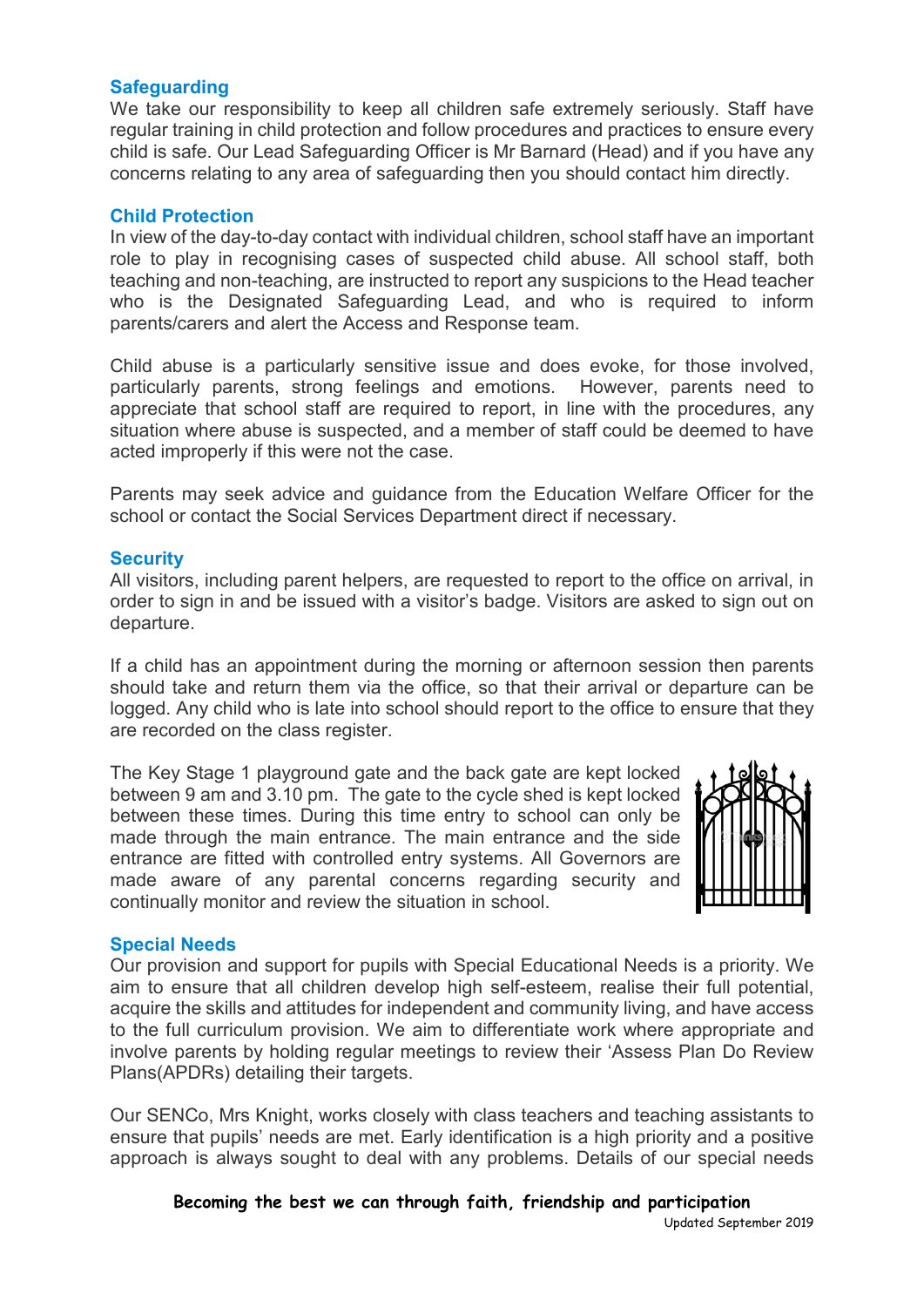procedure and documentation can be found in our Special Needs Policy on our website.

The school has the facilities to accommodate disabled pupils. There are two disabled toilets and access ramps. When necessary classes change rooms to accommodate accessibility. Disabled pupils are fully integrated into the life of the school. Our website gives further details about our provision for children with SEND.

## **Gifted and Talented Pupils**

Gifted and talented pupils are those who are very able in one or more academic subject or in creative arts or sports. These are pupils who achieve or have the ability to achieve at a level significantly in advance of the average for their year group in their school. Teachers routinely differentiate work according to individual pupil needs. We feel it is incredibly important for all children to be stretched and challenged.

On occasions pupils may be offered the opportunity to attend workshops with pupils from other schools.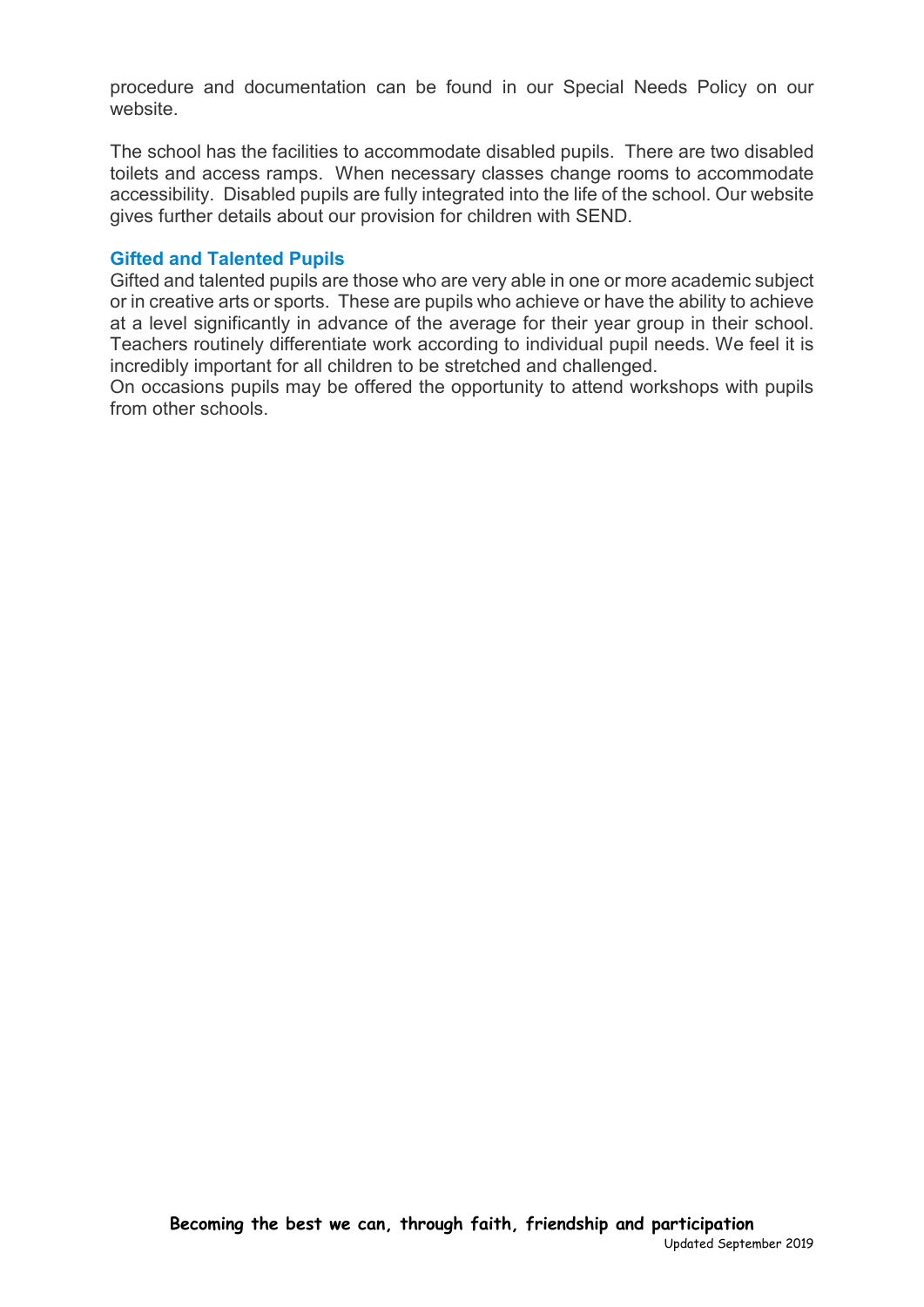## **Starting School**

In the September before the child is due to start school, an official application form is sent to parents for return to South Gloucestershire Council, usually by mid-January. The outcome of the applications is usually made known to parents in the spring term – when offers of places are made.

We have 45 places available in Reception each year. In the event of the number of applications exceeding this, South Gloucestershire Education Authority offer places to the children fulfilling certain criteria. Unsuccessful applicants are offered places at other, nearby schools. There is an appeals procedure which can be found on South Glos' school admissions website page.

During the summer term prior to the children starting school, parents will be encouraged to complete a booklet with their child. New parents will also be invited to an evening meeting when they have the opportunity to look around the school and meet adults who will be involved with your child in their first year. Children who go to Crossbow and other local preschools will visit the school with their current setting for several morning sessions. Parents whose children don't go to preschool are also invited to attend these mornings.

On the first day of the Autumn term parents, accompanied by their children, will be given an appointment to meet with the class teacher. These arrangements have proved beneficial in helping children to make a really positive start to their school life.

We will welcome all new Reception children on the second day of term. Due to the tiring nature of this time in your child's education, we have them attend morning sessions only. We build up to children being full time by the start of their 4th week in school. This enables children to settle more easily as they can build effective relationships with adults and other children. It also enables teachers to get to know your child quickly and assess their next steps in learning.

| Week 1 | Class 1 and Class 2 mornings                                |
|--------|-------------------------------------------------------------|
| Week 2 | Class 1 and Class 2 mornings with Class 1 staying for lunch |
| Week 3 | Class 1 and Class 2 mornings with Class 2 staying for lunch |
| Week 4 | Class 1 and Class 2 full days                               |

\* Lunch may be hot school meal, school packed lunch, or packed lunch from home. Parents are asked to sign the menu on the classroom door at the start of each day to select the meal choice for that day for their child.





**Becoming the best we can through faith, friendship and participation** Updated September 2019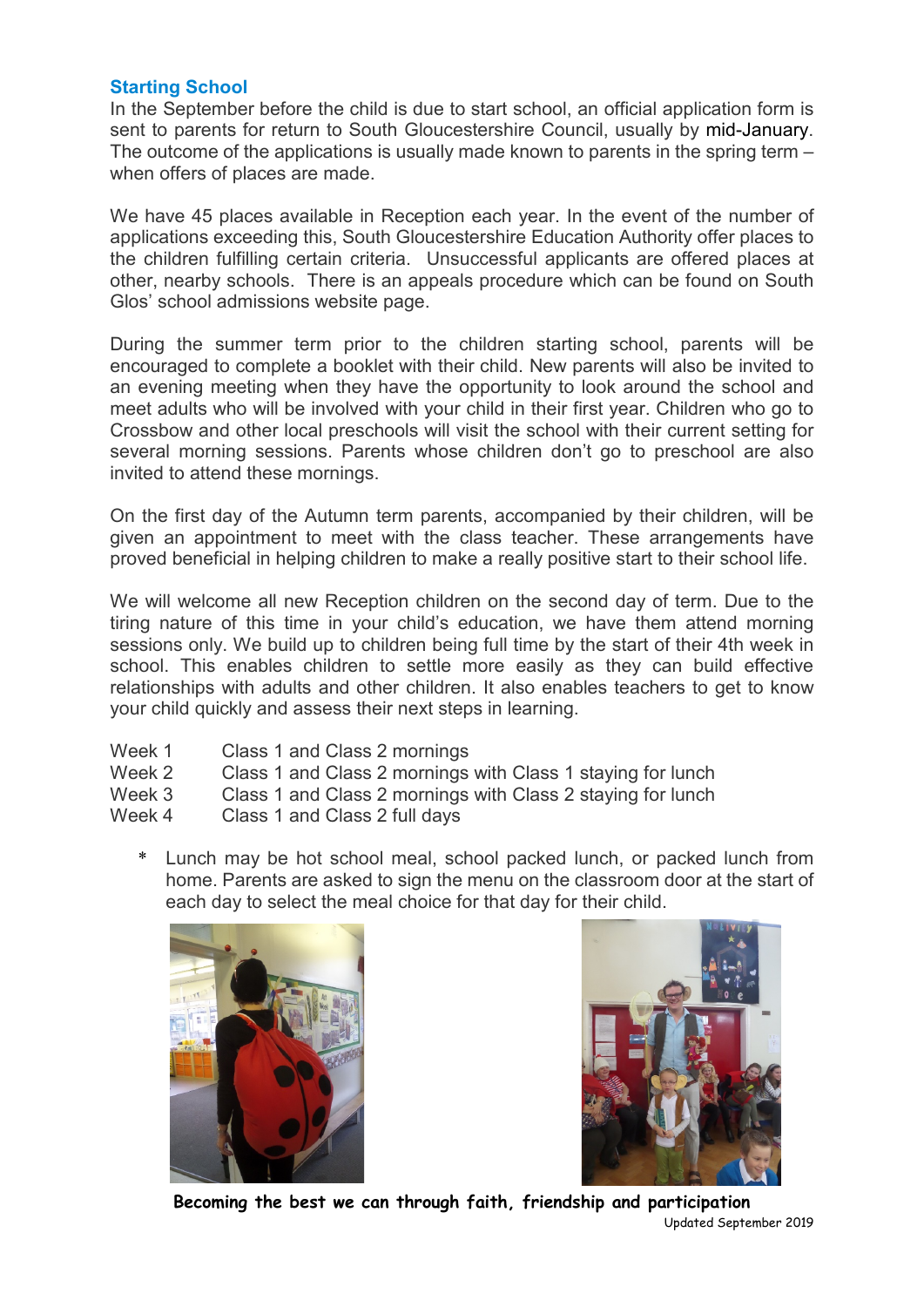# **Quality of Provision**

## **Curriculum Statement**

The overall aim of the school is to cater for the developmental needs of the children – educationally, morally, physically, spiritually and socially, in accordance with our Visions & Aims and the National Curriculum. As expressed in our school motto we are encouraging the children to become the best they can.

We aim to provide the children with a broad and exciting curriculum to inspire their learning. We use a topic approach to deliver the curriculum. The progression of topics is carefully planned and follows a 2 year cycle (see website). Parents receive an outline of the main topics to be covered in their child's class at the beginning of each term. These are also available on our website **www.fcceprimary.co.uk**

The National Curriculum is divided into Key Stages:

**The Foundation Stage:** The Foundation stage has a separate curriculum covering ages 3 to the end of Reception.

The Early Years Curriculum continues to follow the same areas that your child has followed at pre-school or nursery. At the centre of the curriculum is how your child learns.

These areas are:-

- Playing and Exploring
- Active Learning
- Creating and Thinking Critically

Throughout the Reception year all children will be taught these areas. The children will also be gradually introduced to formal literacy and numeracy sessions, which commence at the start of Year 1.

#### **Key Stage One:**

This covers Years 1 and 2. During Year 2 children are assessed using a combination of teacher assessment, tasks and tests to give an overall Key Stage 1 SATs\* level. Pupils in Year 1 take a Phonics test in June.

#### **Key Stage Two:**

This covers Years 3, 4, 5 and 6. At the end of the Key Stage they take their second set of SATs\*.

(\* Standard Assessment Tests.)

Our school policies outline how different subjects are taught, and can be found on our website, or paper copies can be requested from the office.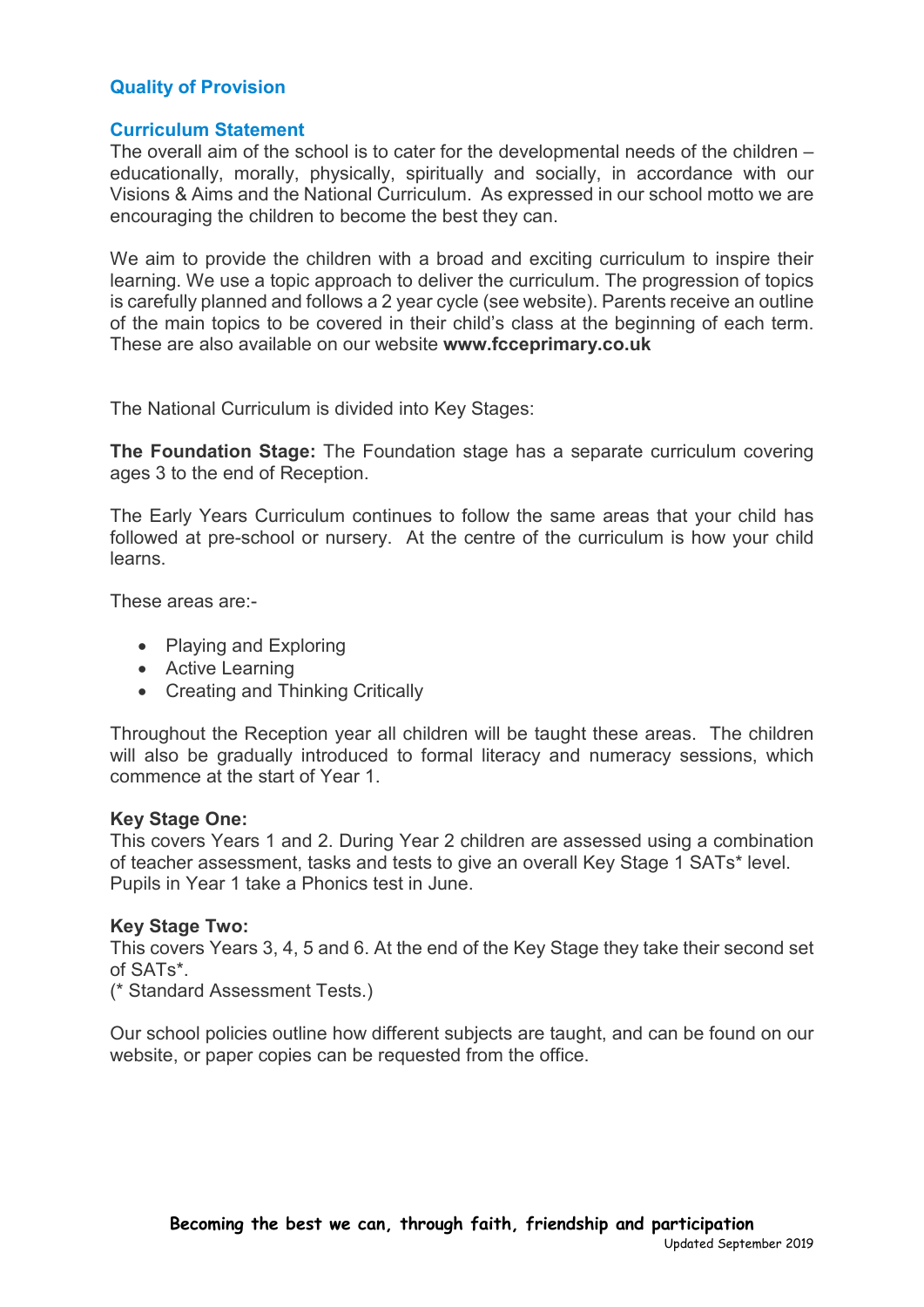#### **Music**

We are very proud of our music tradition at FCCE and children are given many opportunities to perform during their time in school.



We offer professional tuition for piano, harmonica, violin, guitar, Saxophone, Singing and Recorders through peripatetic teachers. We also run a key stage 1 and key stage 2 choir. The children take part in various school and community events such as: Nativity, Y6 production, Class assemblies, Class worships, Easter service, Y3/4 topic play, Colston Hall performances, Eisteddfod and the Big Sing.

We also welcome visiting musicians and theatrical groups, broadening the children's experiences and demonstrating the depth and beauty of music and drama.

#### **Physical Education**

PE and Sports funding is used creatively to enable all pupils to take part in inter or intra-schools events during the year. There are also extracurricular clubs covering a

range of sports eg; football, netball, basketball, handball, tag rugby and cricket.

Children in Year 6 are invited to attend an extended visit (camp) to an outdoor centre in the summer term, where activities such as abseiling, canoeing, caving etc. are undertaken. These activities help to develop self-confidence and independence in the children as well as fostering team values.



#### **Personal, Social & Health Education & Citizenship (PSHE&C)**

PSHE&C enables children to become healthy, independent and responsible members of society. We encourage our children to play a positive role in contributing to the life of the school and the whole community. We ensure that they learn what it means to be a positive member of a diverse multicultural society. Children are encouraged to develop their resilience through explicit teaching through our PSHE curriculum and through our use of successful learning wheels.

#### **Sex and Relationships Education**

SRE is part of a whole school PSHE&C programme. Materials are in line with government and LEA guidelines. Although pupils will learn about elements of healthy relationships throughout Key Stage 1 and 2, the majority of the content regarding how children grow and change is delivered in years 4, 5 and 6. Parents are informed about the units of work by letter and are invited to view the materials at home if they would like to. Parents do have the option to withdraw their child. Sometimes it is more appropriate, given the sensitive nature of the subject, for boys and girls to work in separate groups, but where possible mixed groups are taught.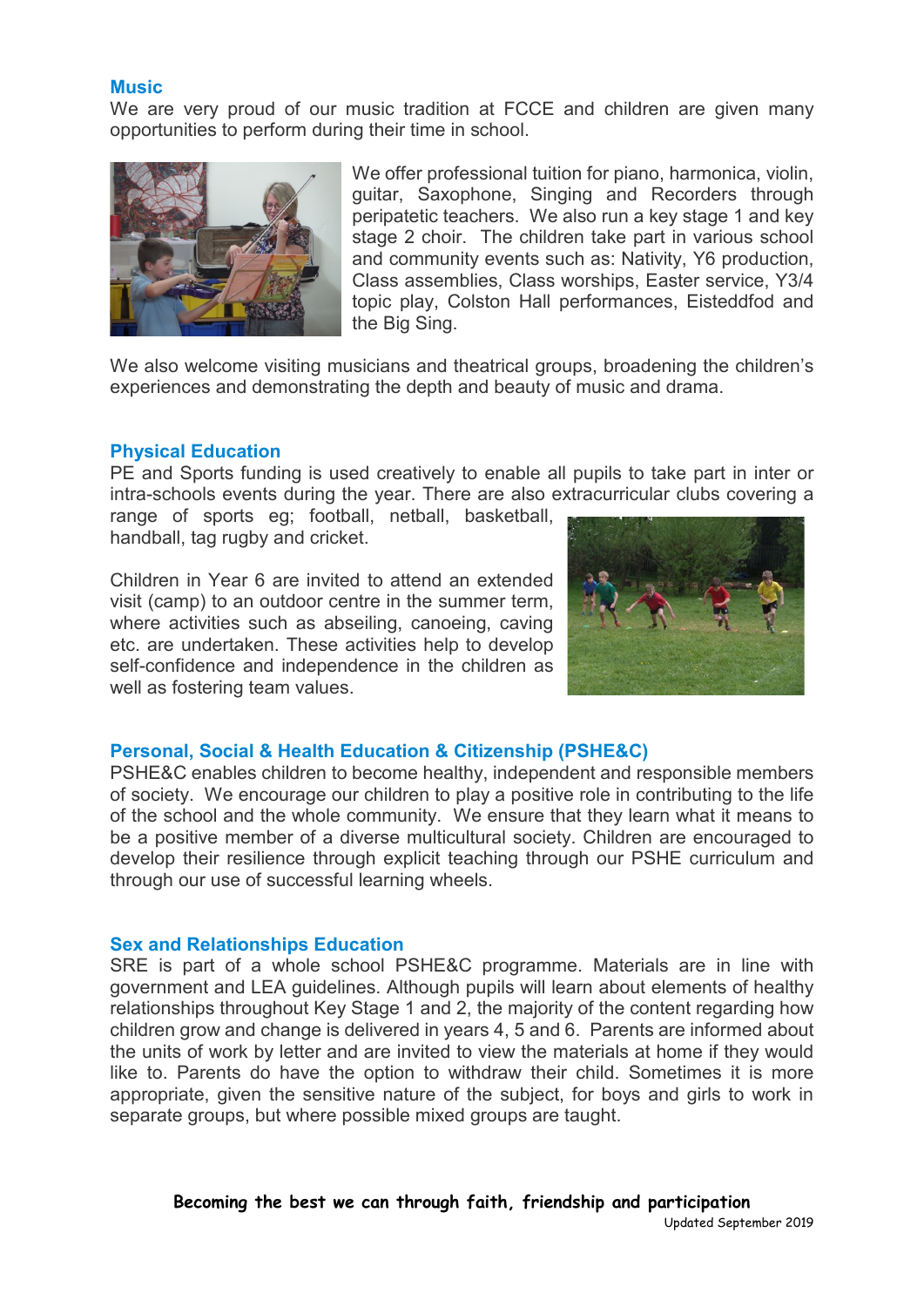#### **Modern Foreign Languages**

French is the main language taught throughout key stage 2, however during their life at school they will encounter other languages through topic subjects and other more informal means such as answering the register. The aim is to provide a confident positive base for future studies of modern foreign languages at Secondary School. We also have French week where children throughout the school learn about the culture of a different French speaking country. This helps all our pupils to develop a greater understanding of the diversity in our world.

#### **Assessment**

Assessment is an on-going process that is used to help the teacher gain an insight into individual children's learning and informs future action. The children have individual targets for Literacy and Numeracy and their progress is regularly assessed. Each teacher meets with the leadership team 6 times per year to look at the attainment and progress of all the children in the class. This helps us to intervene early if any concerns arise with individuals or groups of children in the school in order to address potential underachievement. We aim to ensure that all pupils make expected progress or above every year.

Teacher assessment is a continuous process and in addition to this, statutory testing takes place in the child's first year at school (Foundation Profile) and at the end of Key Stage 1 and Key Stage 2. Pupils in Year 1 take a statutory Phonics test in the summer term.

Interventions are put in place promptly for pupils who need extra support to help them progress.

## **Home Learning**

Children are encouraged to do some home learning, although it is felt important that this should not detract from the children's involvement with outside activities. This simple introduction to working on their own promotes self-discipline and helps to strengthen the link between home and school. It also prepares the child for the more extensive home study required at secondary level. Home learning will relate to work being undertaken in school and may be in the form of pursuing an aspect of their topic work, investigative studies, learning number facts and spelling.

The amount of home learning will be increased as the children progress through the school. Parents will be informed at the beginning of each year regarding the format and expectations of home learning in their child's class. Termly home learning tasks can be viewed on the class pages on our website.

All children are expected to read 5 times per week at home.

#### **Collective Worship**

Worship takes place daily and usually includes prayer, song, stories and an opportunity for reflection. Acts of worship may include the whole school, particular groups of children (infants and juniors) or class groups. We celebrate our link with the Church of England through our work with St Peter's Church. We ensure that our children encounter living Christian faith and meaningful Christian worship. However, worship is sensitive to the fact that the school community is multi-faith and some of its members

**Becoming the best we can, through faith, friendship and participation**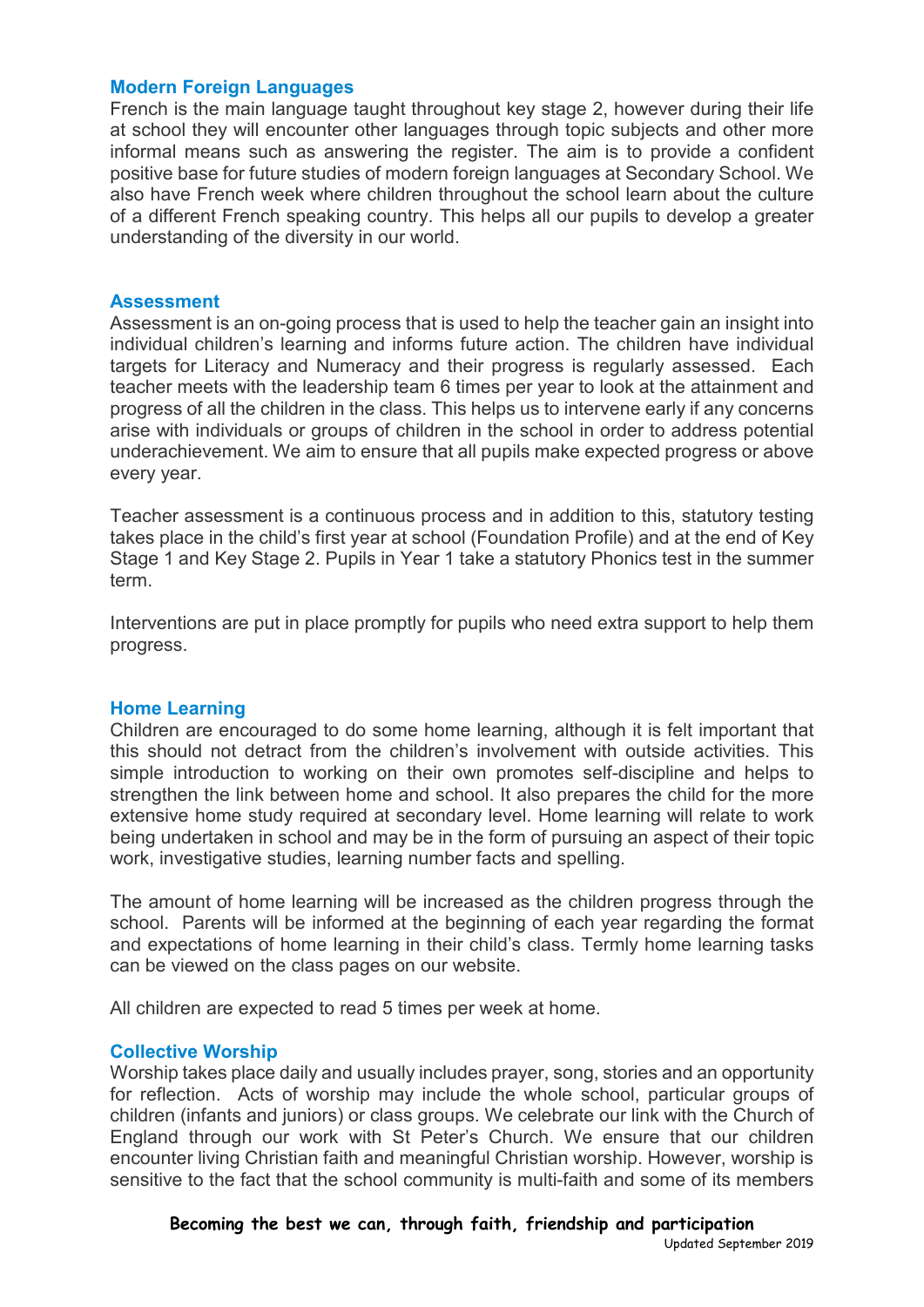are from a non-faith background. We respect the rights of parents to withdraw their children from assembly.

# **Celebration Worship**

Every week (usually on a Friday) we hold a special Celebration Worship. During this worship children are presented with any merit certificates or other badges/awards for other achievements e.g. successful learners, All stars, housepoint awards etc in school. Parents can send in awards and certificates achieved outside school e.g. music exams, sports etc and these will be presented in class.



We also present our All-star Awards; these are given to a child from each class when the class teacher thinks they have achieved something really special in that week. There is a Golden Book for pupils who have shown personal qualities to celebrate. The children then have their photograph taken and this is displayed on the All-stars board in the hall and on our school website.

Each term, the children in each class vote for a Class Champion. This is a child who consistently demonstrates our Christian values in the classroom and on the playground. They are celebrated in Worship and their photo is displayed in the hall.

In this way we celebrate the diversity of achievement in our school and we let the children know that as a school we appreciate every individual and the efforts they make.

## **Clubs and Activities**

We have a wide range of after school clubs covering sports and other activities. Some are provided by school staff and are free of charge, others are provided by outside agencies who charge a fee direct to parents. The clubs/activities usually on offer are:

- · Netball
- · Football
- **Girls Football**
- · Handball
- **Basketball**
- Tag Rugby
- **Running Club**
- Multi Sports
- **Fencing**
- Key Stage 1 choir
- Key Stage 2 choir
- **Family Choir**
- · Drama
- · Engineering
- KS1 Art Club
- Spanish Club
- **Floristry**
- **KS2 Coding**
- Library club
- **Tennis Athletics**
- · Music clubs (violin, piano, harmonica, Guitar, Recorder, Rocksteady, Saxophone and Singing)

We also have a variety of clubs that are run and organised by the children themselves. These are predominantly at lunch time and are supervised by a teacher.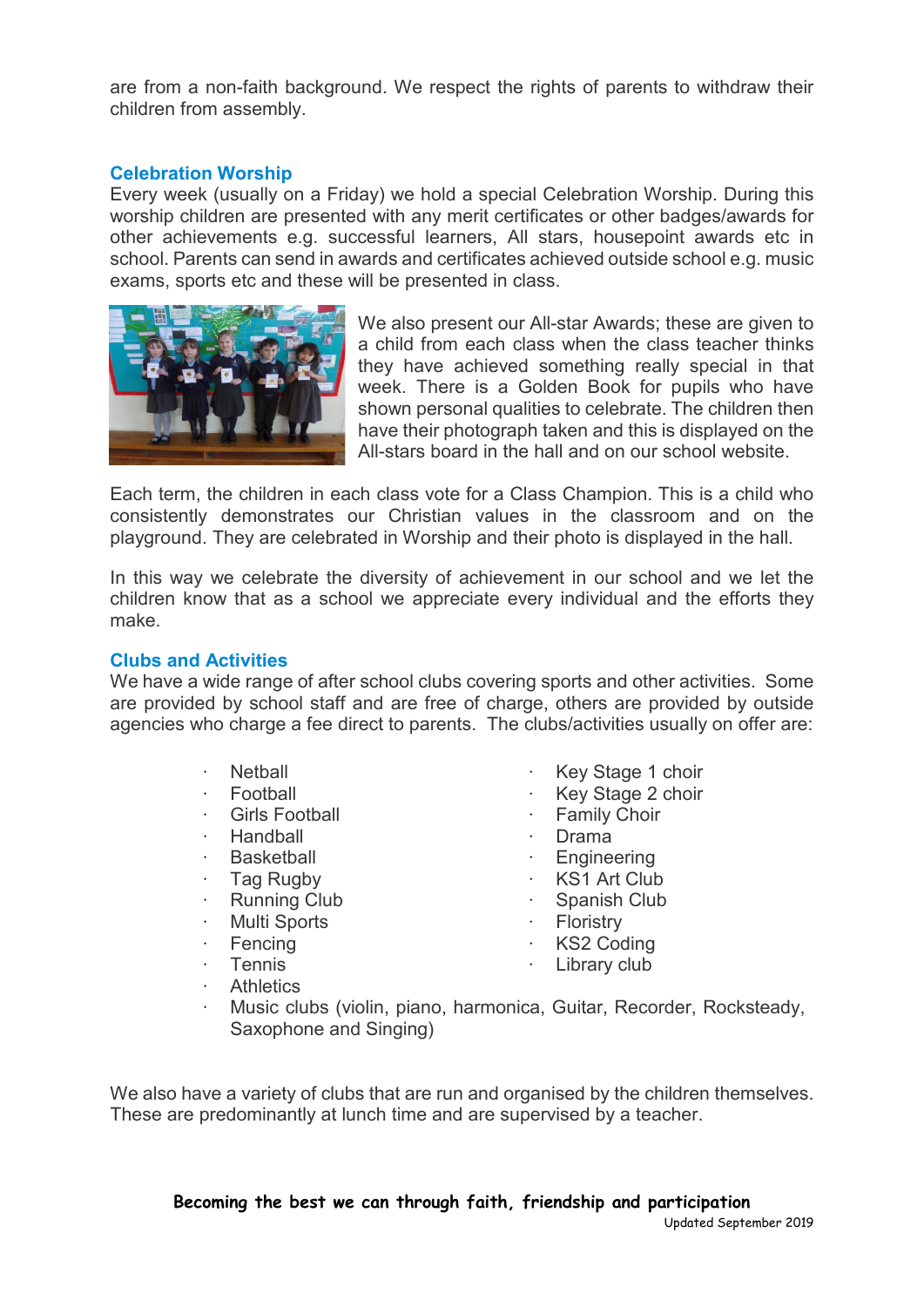## **Library**

All children are able to borrow books from the library for reading at home. We hope that this will encourage a love of books both for finding information and for enjoyment. Children are also encouraged to build upon their own personal collection of books.

#### **Enrichment**

We believe in providing our pupils with as many opportunities as possible. Therefore, we hold 'Enrichment' Days every term where they have the choice of 17 different activities. These are incredibly popular and allow children to learn new skills alongside pupils from other year groups. Mrs. Barter is our Enrichment leader and she ensures all children get one of their three choices.

## **Residential Trips – Manor & Kilve Court**

Our children currently attend two residential visits. In Year 4, our pupils visit Kilve Court for three days and two nights. In Year 6 they then stay in Shropshire for five days and four nights at the Manor Adventure centre. Both trips give children amazing life experiences and we are also hoping to run a similar visit for Year 2s where they will get the opportunity to camp on the school field for a night.